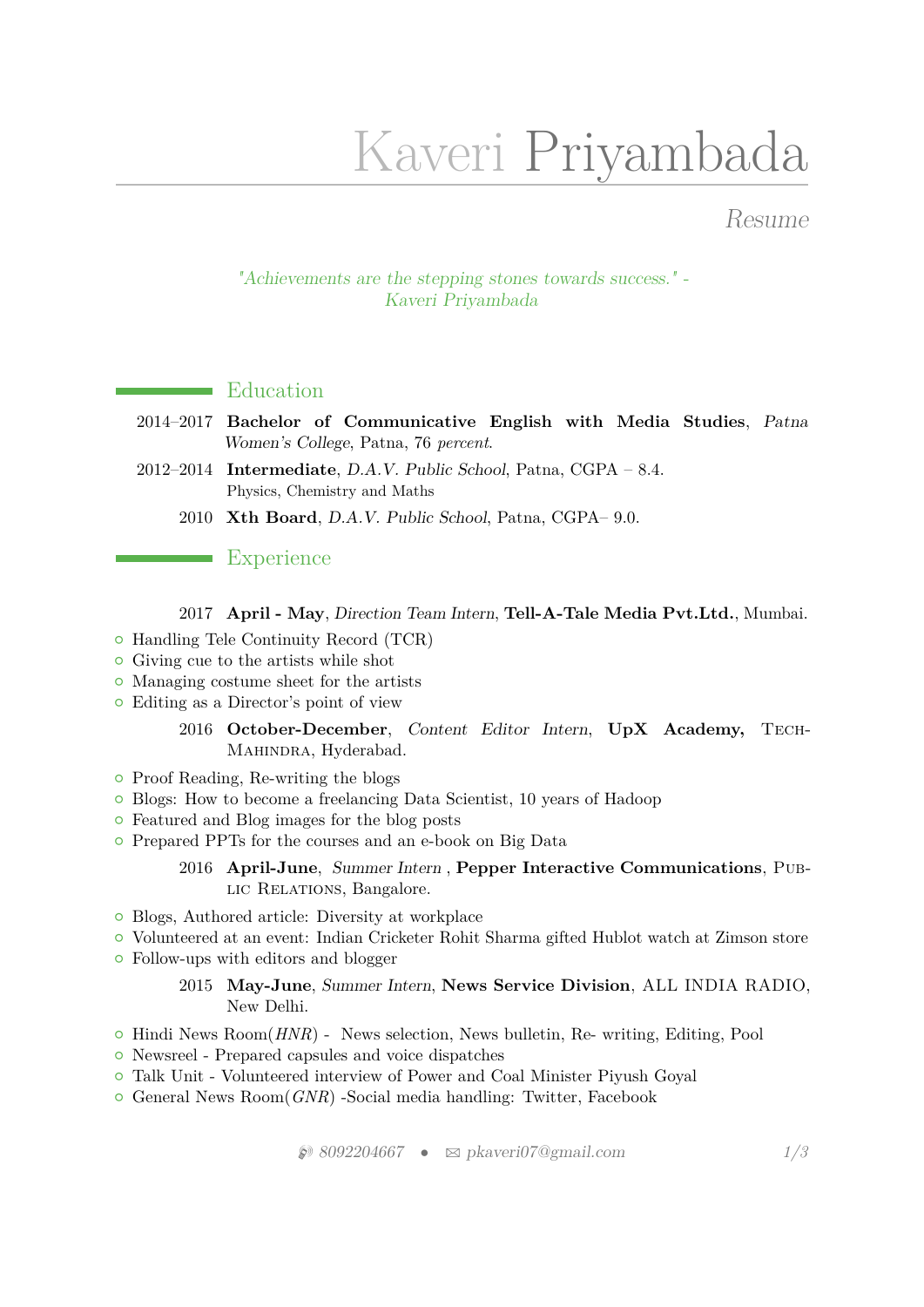#### Add-on Courses

- 2017 **Video Production**, Hands-on-practice on camcorder.
- 2016 **Radio Production**, Recorded PSA on Seat-Belt.
- 2015 **Photography**, Hands-on-practice: Street Photography, Pattern, Texture, Hands, Faces, Nature, Micro photography, Portrait, Monochrome.

#### **Projects**

- 2017 **Film Studies:** Analysis of 5 Foreign Language Films, which included, The Lives of Others, The Song of Sparrows, Rashomon, City of God, The Motorcycle Diaries
- 2016 **Documentary:** Soul Exchange, Based on Mother's Day by J.B. Priestely, Worked as an Assistant Director and Camera Person
- 2016 **Video Production**: A short short film on "Growing-up"

## **Achievements**

- 2016 The Telegraph, 'The Telegraph You', Publication Column: Your Voice
- 2016 Runner-up, 'QUIZZICIAL',**The Annual Media Quiz**
- 2015 Presented **Research Paper**, College with Potential Excellence(CPE), Paper Titled - 'Adaptation of Shakespearean Movies into Drama'

#### Publications

UpX Website 6 blog posts on Big Data and Data Sciences, Oct-Dec'16

NewsNetOne 8 articles got published, Aug'16 - Feb'17

IcyTales Reservation is not the Solution of Casteism, Nov'15

## $\blacksquare$  Skills

| Soft skills Communication, Leadership, Teamwork, Speech, Presentation, Creativity |  |  |  |  |  |
|-----------------------------------------------------------------------------------|--|--|--|--|--|
|-----------------------------------------------------------------------------------|--|--|--|--|--|

- Technical DSLR , Camcorder, Video camera (Sony HD1,HD2)
- Writing skills Script writing: Radio and Public Service Advertising(PSA), Report writing, Blogs, Articles

Others Good Keyboard skills, Familiarity with MS-office,MS-word

#### Languages

| English <b>Advance</b> | <i>Conversationally fluent</i> |  |
|------------------------|--------------------------------|--|
| Hindi Advance          | Conversationally fluent        |  |

#### Interests

- DIY's - Reading - Photography - Dancing - Internet Surfing - Outdoors

H 8092204667 • B [pkaveri07@gmail.com](mailto:pkaveri07@gmail.com) *2[/3](#page-2-0)*